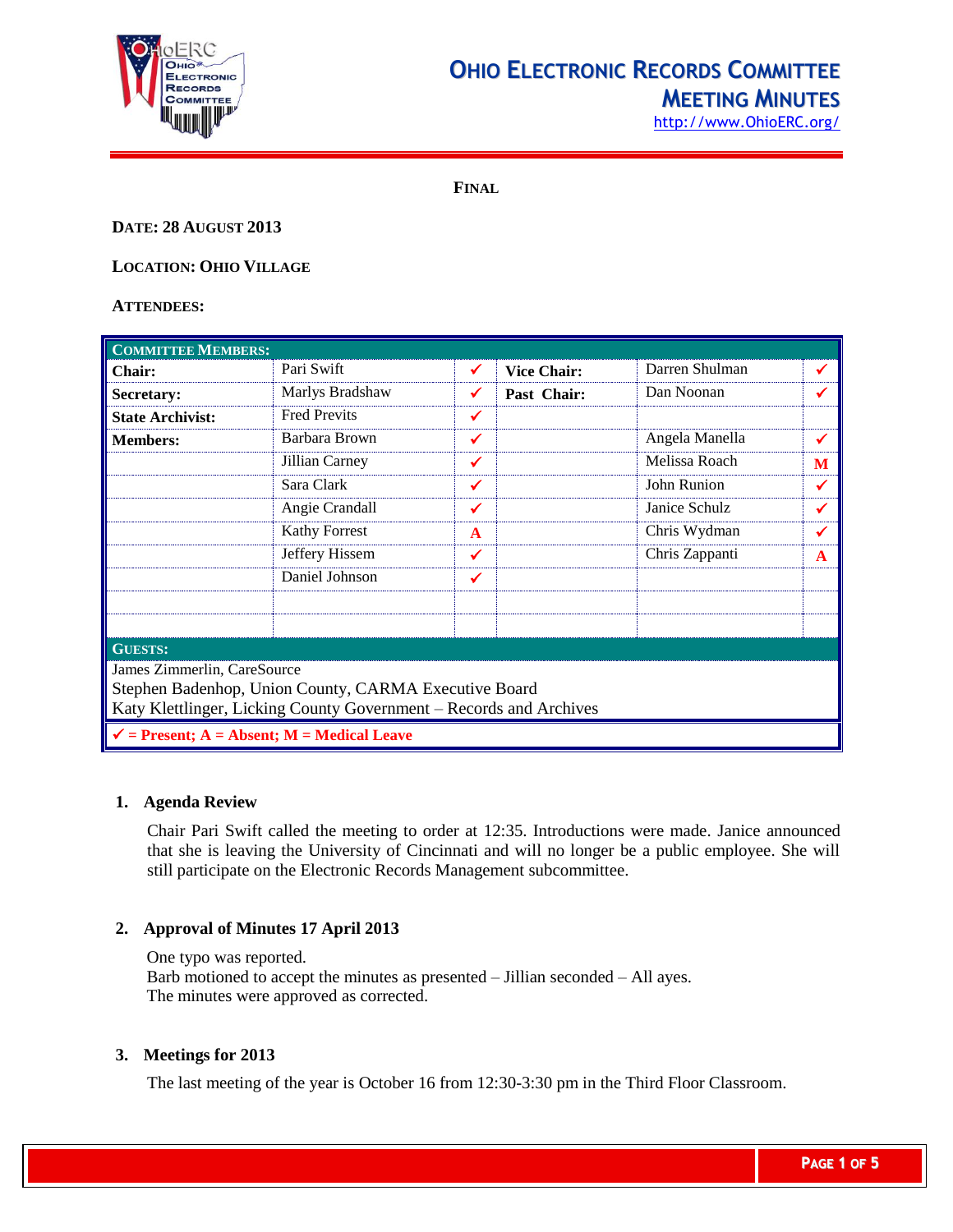## **4. Membership Committee Report**

Darren welcomed new member Sara Clark who is from the Ohio School Boards Association. He has a second application for Katy Klettinger in progress.

## **5. State Archives Update**

- SERI Council of State Archivists State Electronic Records Initiative <http://www.statearchivists.org/seri/index.htm>
	- o Strategic Training and Education Program <http://www.statearchivists.org/seri/STEP/index.htm>
		- An introductory Electronic Records Institute will be offered in mid-2013 to those that have not yet established an electronic records program. All participants will then attend one of two advanced electronic records institutes to be held in 2014.
- OHS sent two people to NAGARA in July, including the one-day workshop *An Introduction to Digital Curation for Public Records Professionals*.
- November 13-15, 2013: Best Practices Exchange Conference in Salt Lake City <http://www.bpexchange.org/> .
- OHS History Fund grant applications are due September 5, 2013 and will be announced in February, 2014 [http://www.ohiohistory.org/local-history-office/funding](http://www.ohiohistory.org/local-history-office/funding-opportunities/history-fund)[opportunities/history-fund](http://www.ohiohistory.org/local-history-office/funding-opportunities/history-fund) .
- NHPRC SNAP grants for next year should hear about by January 2014. If approved, applications will be due by the end of February.
- OHRAB is seeking nominations for the Archival Achievement Award, due October 1, 2013 [http://ohsweb.ohiohistory.org/ohrab/index.php?title=Awards\\_Committee](http://ohsweb.ohiohistory.org/ohrab/index.php?title=Awards_Committee) .

## **6. Discussion of NAGARA E-Records Forum**

The forum has been moved to March, 2014. We are looking for topic ideas. Pari is working with OHRAB to get \$1000 in travel scholarships from the NHPRC.

*6.1.Venue*

- John suggested 4 possibilities Kalihari Resorts in Sandusky, Hollywood Casino and the Zoo in Columbus, and Kings Island, near Cincinnati.
- Jeffery suggested a less flashy venue to keep costs down. Marlys suggested Holiday Inn Worthington. Pari suggested OCLC.

## *6.2.Topics*

 Darren suggested a theme to unite topics. Jeffery thinks basic is so valuable to raise awareness and would like to give them something to take home with them. Angela M. would like us to direct participants to existing resources. Sara sees a need for workshops for beginners; big question from schools is how do we capture records. Dan N. suggested a lot of little sessions – basics, SERI, case studies (successful collaboration between records managers, IT, and Admin). Angela M. suggested an informal survey to get biggest concerns of attendees.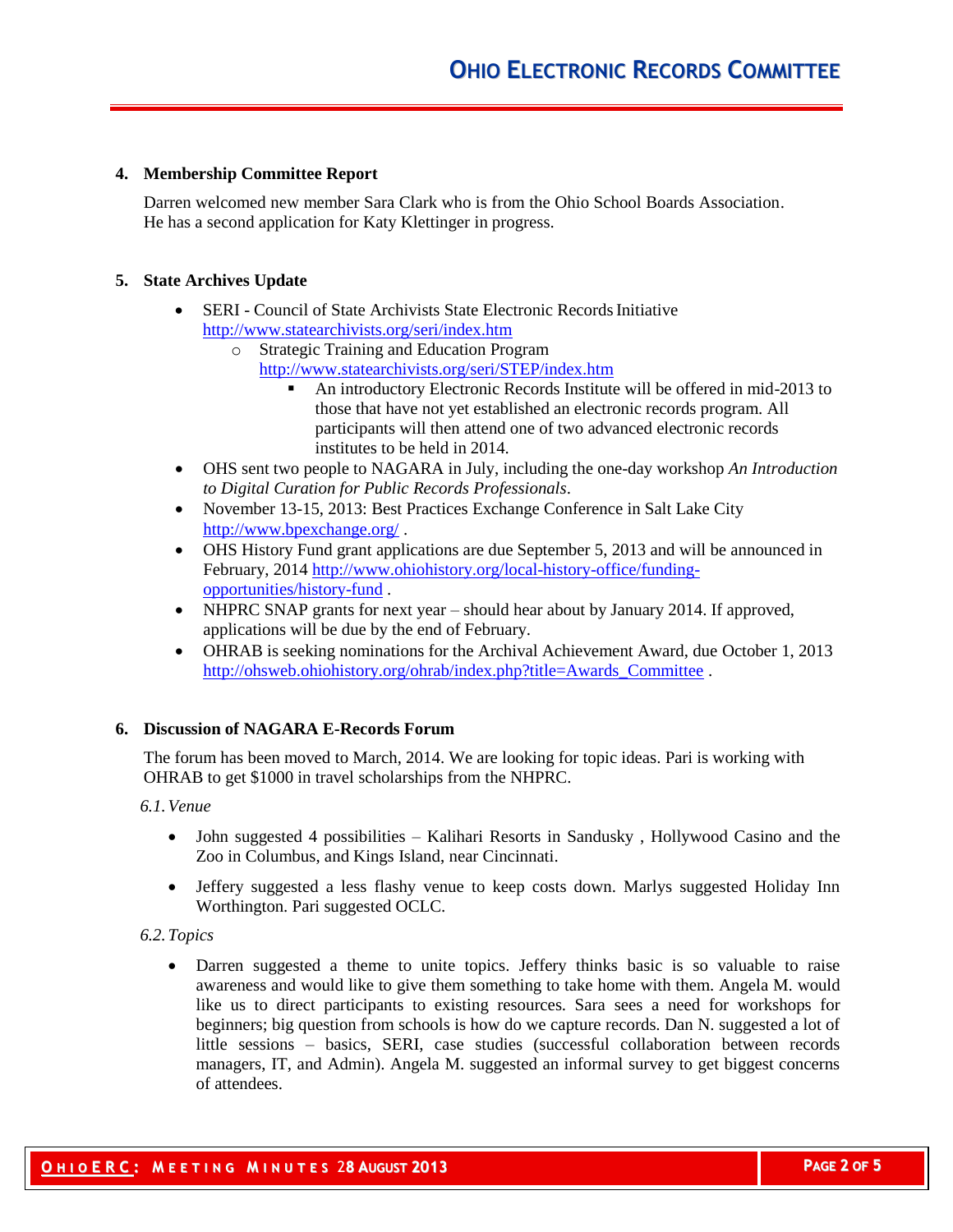### **7. Action Item Reports**

- Weblinks Chris W. updated.  $1/3$  were bad after 2 years needs a subcommittee to help track and divide into sections. Dan N. suggested a Digital Preservation section. Also suggested was Trending Topics that would rotate and fall off the web page.
- PowerPoint slides Dan N. sent to Marlys.
- Google Analytics pretty low stats. Jillian will bring for every meeting.
- Certificate of Appreciation for Barb  $F.$  done.
- Update membership bylaw and vote done and approved. Jillian will help Darren update website.
- NAGARA E-Records Forum Prep Ongoing

## **8. Subcommittee Reports**

*8.1.Cloud Computing*

• No draft yet.

## *8.2.Electronic Records Management*

- Break into parts. Intro (Darren), Preservation (Janice), Recordkeeping (Kathy, Dan J.), Resources-Webliography (Chris W.). Chris W. will be the new ERM chair.
- *8.3.Web Content review and direction*
	- James commented that it is lengthy and overly technical; Storage Media may want to include Cloud; text needs cleaned up; remove publications from Intro; internal vs. external pages. Other comments were that it needs to be more overarching and leave technical information to other guidelines. Focus on issues such as domain names and potential loss of control if using an outside host.

#### *8.4.Email Management and Case Study*

• Nothing yet.

#### **9. Managing Government Records Directive**

Well managed records are the backbone of good government. NARA responded with keep digital records digital. 2016 – permanent and temporary email records in manageable format. Transfer permanent records to NARA. Internal records management training for all employees. They are revising guidelines and will automate more.

Watching new federal guidelines helps us as we can use their research. They are creating a community of interest to solve problems.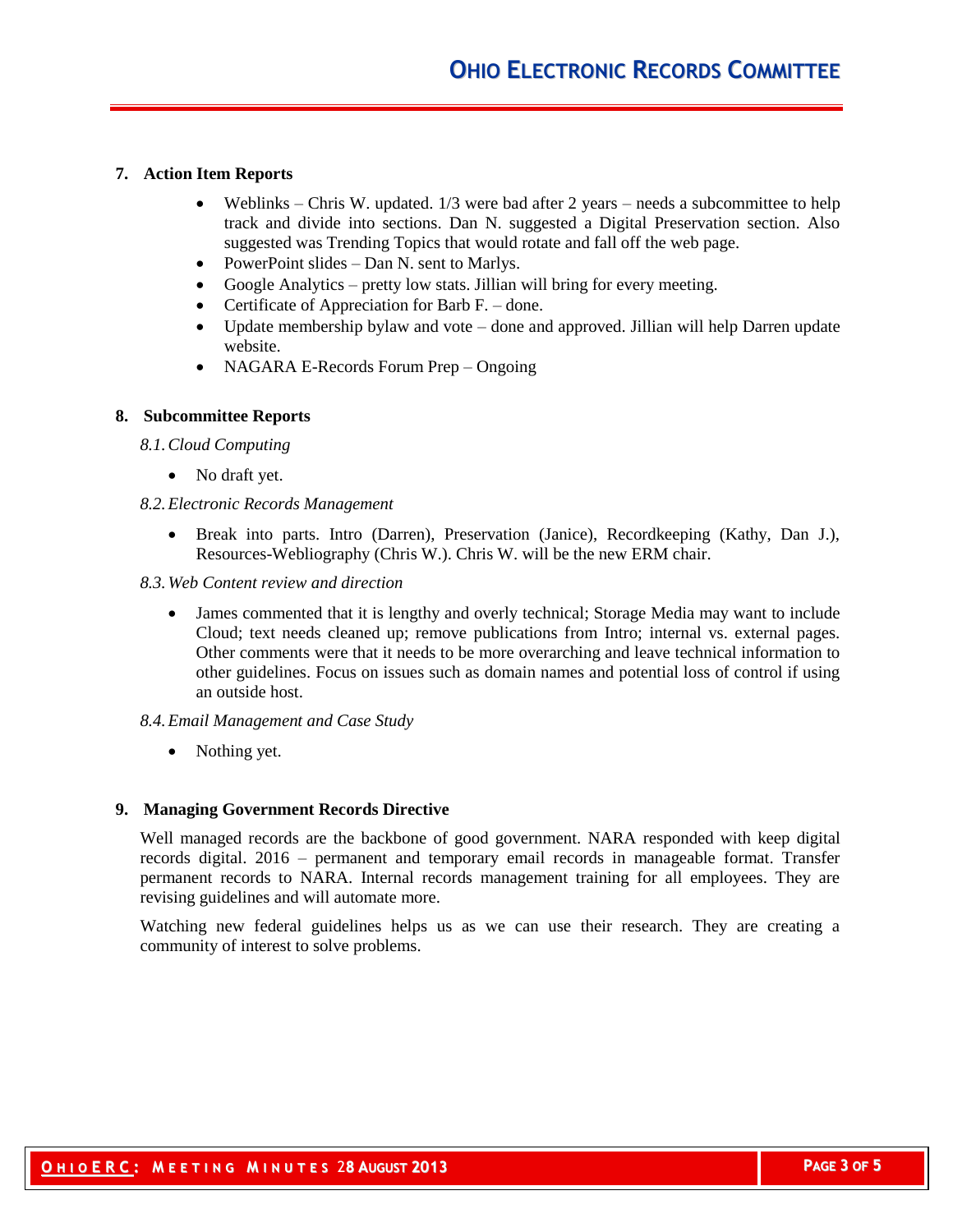## *9.1.General Electronic Records Schedules*

• NARA – new schedules, 5 year plan to revise – drafts released in May - will be in Federal Register.

#### *9.2.Capstone Email*

- Draft bulletin sent out May 30, 2013. Simplified automatic approach to managing e-mail. Functional approach – manage by position instead of by individual e-mail.
- Machine readable government info center for effective government reports due by end of year.

#### **10. Other new business from the floor**

Save for next time.

Jeffery motioned to adjourn, Dan J. seconded. All ayes. The meeting was adjourned at 3:13 p.m.

| <b>ACTION ITEMS</b>                                                                                                                     |                                                               |  |  |  |
|-----------------------------------------------------------------------------------------------------------------------------------------|---------------------------------------------------------------|--|--|--|
| <b>TASK</b>                                                                                                                             | <b>MEMBER(S)</b>                                              |  |  |  |
| ERM - Recordkeeping<br>$\bullet$                                                                                                        | Kathy, Dan J.                                                 |  |  |  |
| ERM - Intro                                                                                                                             | Darren                                                        |  |  |  |
| <b>ERM</b> – Preservation                                                                                                               | Janice                                                        |  |  |  |
| $ERM - Resources & Webliography$<br>$\bullet$                                                                                           | Chris W.                                                      |  |  |  |
| Check weblinks (webliographies and resource list) –<br>$\bullet$<br>done, needs a subcommittee to help track future<br>changes          | Chris W.                                                      |  |  |  |
| Read through and provide comments to the existing<br>$\bullet$<br>Web Content guideline and provide general feedback<br>on a direction. | Darren, Chris Z., Dan J., Angela M.<br>James, Marlys          |  |  |  |
| Look at E-mail Management Guidelines                                                                                                    | Dan N., Chris Z., Angie C.                                    |  |  |  |
| Create E-mail Management tip sheet                                                                                                      | Marlys                                                        |  |  |  |
| NAGARA E-Records Forum preparation - date, venue,<br>$\bullet$<br>potential speakers                                                    | John, Barb, Darren, Pari, Kathy,<br>Angela M., Janice, Dan J. |  |  |  |
| Google Analytics update to see web traffic on<br>OhioERC website.                                                                       | Jillian                                                       |  |  |  |
| E-mail Management Case study                                                                                                            | Chris Z.                                                      |  |  |  |
| Update membership bylaw on website.                                                                                                     | Darren, Jillian                                               |  |  |  |